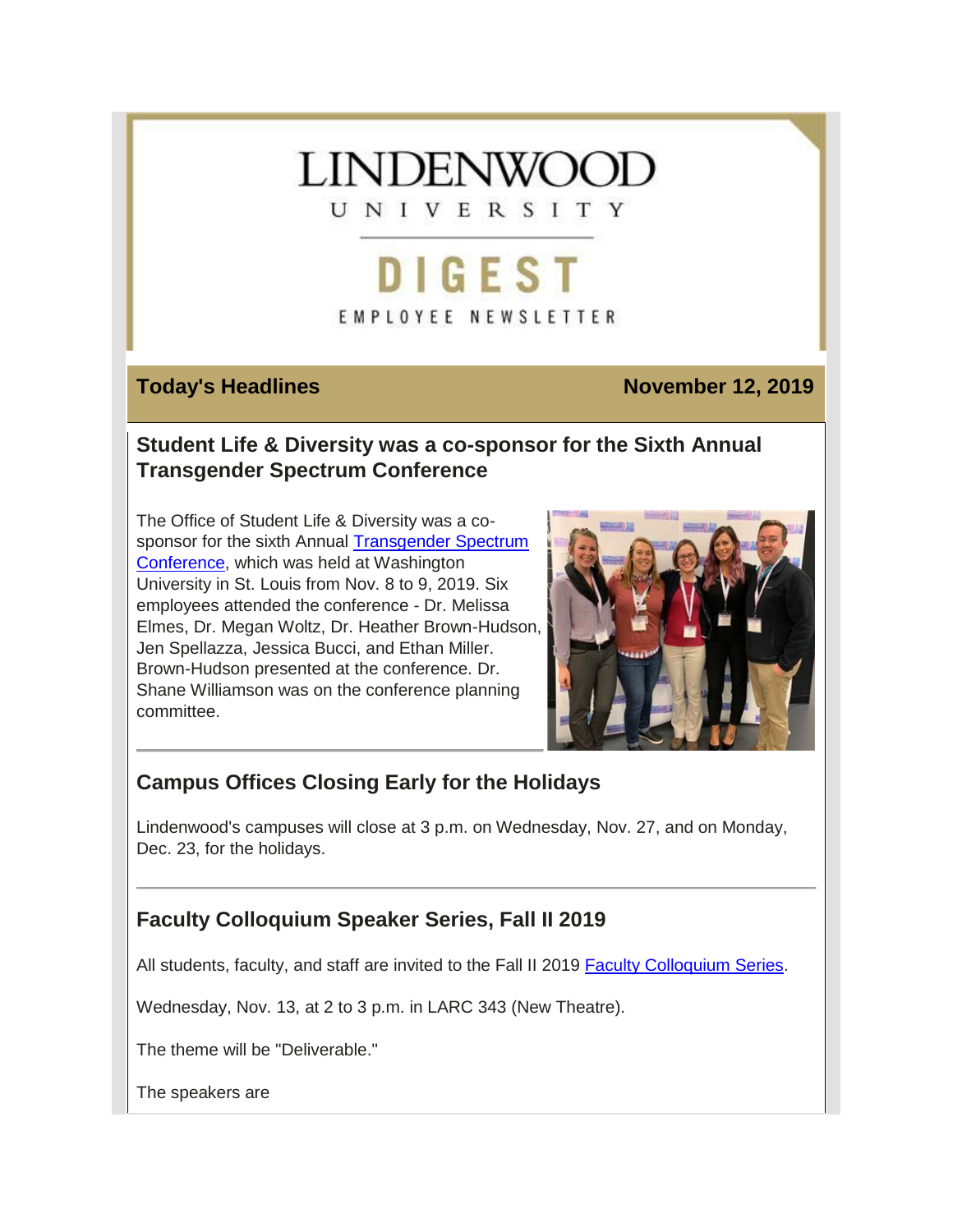Amanda Harrod, Ph.D., M.P.H.; School of Health Sciences, Public Health "Decoding Due Dates: Exploring What Pregnant Women Believe about Full-Term and Elective Deliveries"

Julie E. Turner, Ph.D.; Plaster School of Business & Entrepreneurship, Nonprofit Administration

"Experiential Education in Nonprofit Management Curriculum: Assumption or Oversight?"

Discussion and refreshments follow the speakers.

For further information, please see event [fliers,](https://hes32-ctp.trendmicro.com/wis/clicktime/v1/query?url=https%3a%2f%2fcustapp.marketvolt.com%2flink%2fKa6MoDVFFQ%3fCM%3d1419417563%26X%3d70525052&umid=d50988e5-a1cb-49e1-8ae5-849e6f413c2e&auth=bc7ac43e330fa629f0cfb11786c85e83c10d06b8-3a0ec74fab539c81fc9ac8c9b161af627d09bced) [abstracts,](https://hes32-ctp.trendmicro.com/wis/clicktime/v1/query?url=https%3a%2f%2fcustapp.marketvolt.com%2flink%2fSHfLAPe1kF%3fCM%3d1419417563%26X%3d70525052&umid=d50988e5-a1cb-49e1-8ae5-849e6f413c2e&auth=bc7ac43e330fa629f0cfb11786c85e83c10d06b8-f5498dcf3cc57840655495947b54d3f699a80b3a) [webpage,](https://hes32-ctp.trendmicro.com/wis/clicktime/v1/query?url=https%3a%2f%2fcustapp.marketvolt.com%2flink%2ffsnaugifyk%3fCM%3d1419417563%26X%3d70525052&umid=d50988e5-a1cb-49e1-8ae5-849e6f413c2e&auth=bc7ac43e330fa629f0cfb11786c85e83c10d06b8-cdbc99e15ed004022e4dd36761f215d96710ae11) and Facebook page or email [FacultyColloquia@lindenwood.edu.](mailto:FacultyColloquia@lindenwood.edu)

Sponsored by the Faculty and Student Scholarship Committee, Faculty Colloquium Subcommittee.

#### **Hammond Institute Hosts Fall Business Ethics Panel on Nov. 21**

The Hammond Institute for Free Enterprise will co-host its next [Business Ethics Panel](https://hes32-ctp.trendmicro.com/wis/clicktime/v1/query?url=https%3a%2f%2fcustapp.marketvolt.com%2flink%2fftFQ9qcWpe%3fCM%3d1419417563%26X%3d70525052&umid=d50988e5-a1cb-49e1-8ae5-849e6f413c2e&auth=bc7ac43e330fa629f0cfb11786c85e83c10d06b8-8b3f86fa1ed7f6cb172a38c848d8e05c987f4a6e) with the Rotary Club of St. Charles from 11 a.m. to 12:45 p.m. on Thursday, Nov. 21, in Dunseth Auditorium (Harmon Hall). This is a bi-annual luncheon event held for students in the Plaster School of Business and an excellent opportunity for students to network with members of the local business community. The session, which will focus on real-life ethical dilemmas experienced by area business professionals, will also include their firsthand, personal approach to resolution. Featured on the panel later this month will be President John Porter, Associate Provost Molly Hudgins, and Dean Roger Ellis. All are welcome to attend, and registration is not required. For more information, please visit the [website](https://hes32-ctp.trendmicro.com/wis/clicktime/v1/query?url=https%3a%2f%2fcustapp.marketvolt.com%2flink%2fAqHWlHdPWo%3fCM%3d1419417563%26X%3d70525052&umid=d50988e5-a1cb-49e1-8ae5-849e6f413c2e&auth=bc7ac43e330fa629f0cfb11786c85e83c10d06b8-9bcfab36479d284b4aee9727cf95c11e54ce9abc) or call 636-627-2915.

### **Support Study Abroad - Nov. 18**

donations.

As part of [International Education Week](https://hes32-ctp.trendmicro.com/wis/clicktime/v1/query?url=https%3a%2f%2fcustapp.marketvolt.com%2flink%2fSlAm3NwwWb%3fCM%3d1419417563%26X%3d70525052&umid=d50988e5-a1cb-49e1-8ae5-849e6f413c2e&auth=bc7ac43e330fa629f0cfb11786c85e83c10d06b8-38e49dbfcd3b473f5f7fc417acf8fe6e26c392af) (Nov. 18-22), the Center for Experiential Learning is fundraising to support Lindenwood students who want to study or intern abroad. Faculty and staff can donate \$5 to the Study Abroad Fund and wear jeans to work on Monday, Nov. 18. Stop by LARC 229A with your donation or email [studyabroad@lindenwood.edu](mailto:studyabroad@lindenwood.edu) and someone will come to you to collect your

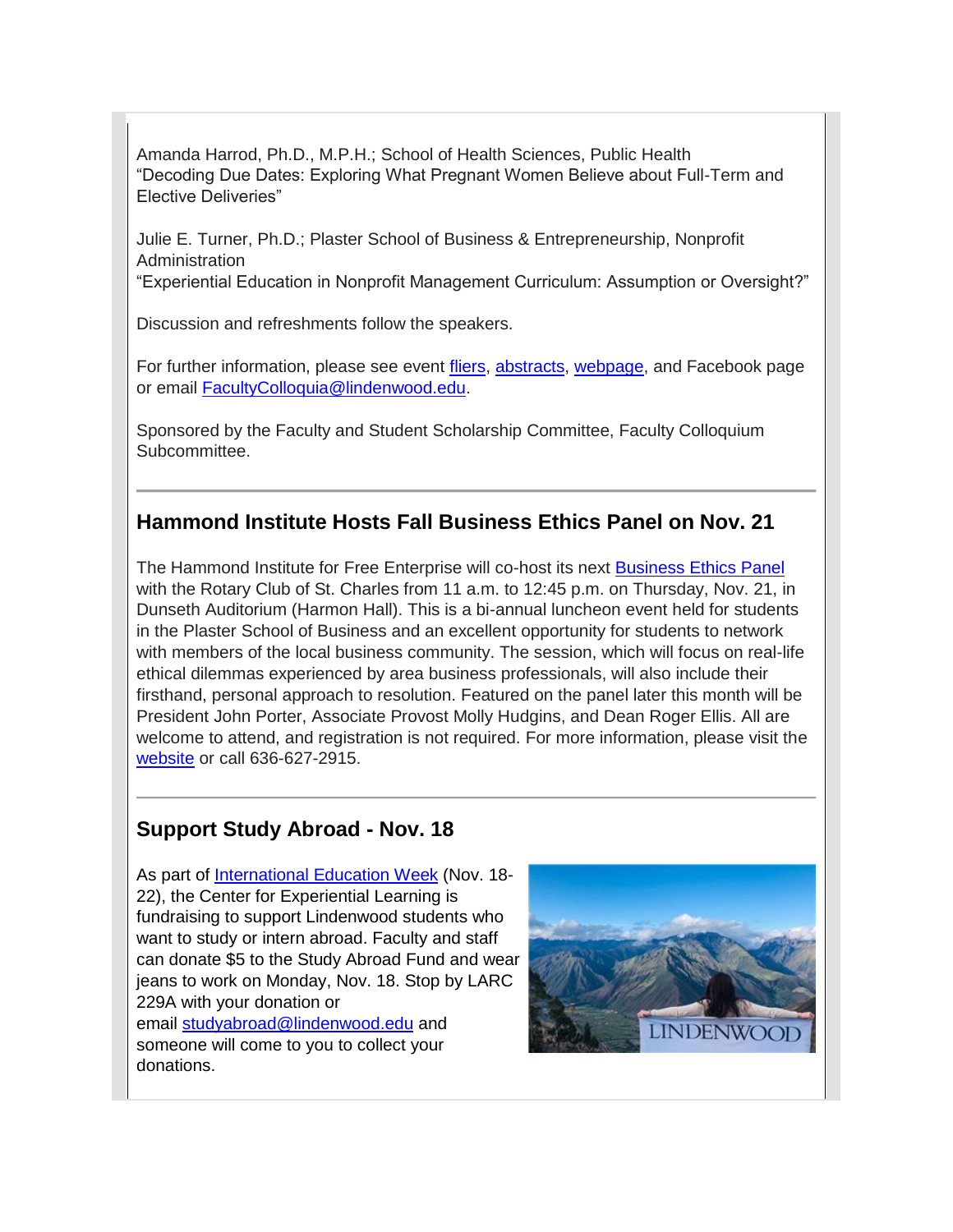## **Lindenwood & Wiley Education Services Partnership**

An open forum to discuss Lindenwood's [partnership](https://hes32-ctp.trendmicro.com/wis/clicktime/v1/query?url=https%3a%2f%2fcustapp.marketvolt.com%2flink%2fwwf3EfqYua%3fCM%3d1419417563%26X%3d70525052&umid=d50988e5-a1cb-49e1-8ae5-849e6f413c2e&auth=bc7ac43e330fa629f0cfb11786c85e83c10d06b8-85f490c180018a827152bb62eb914ec6e50bad63) with WIIey Education Services to support online programs will be held in Dunseth Auditorium on Wednesday, Nov. 13, from 3 to 4 p.m. All are welcome.

Information about the partnership can also be found here: [LU-WES FAQs.](https://hes32-ctp.trendmicro.com/wis/clicktime/v1/query?url=https%3a%2f%2fcustapp.marketvolt.com%2flink%2fpxkFlf9PF4%3fCM%3d1419417563%26X%3d70525052&umid=d50988e5-a1cb-49e1-8ae5-849e6f413c2e&auth=bc7ac43e330fa629f0cfb11786c85e83c10d06b8-e3454d349ca9a26a706df62a2356ff13e8448b49)

#### **Hammond Institute to Host Public Policy Forum on Nov. 14 in Harmon Hall**

Be sure to stop by Dunseth Auditorium in Harmon Hall from 2:30 to 3:45 p.m. on Thursday, Nov. 14, for the next Public Policy [Forum:](https://hes32-ctp.trendmicro.com/wis/clicktime/v1/query?url=https%3a%2f%2fcustapp.marketvolt.com%2flink%2ftxQyq6LxmK%3fCM%3d1419417563%26X%3d70525052&umid=d50988e5-a1cb-49e1-8ae5-849e6f413c2e&auth=bc7ac43e330fa629f0cfb11786c85e83c10d06b8-2e7acbeef3b327acc6ae1bef10aff6c122ad07d1) *[Scientific Freedom in a](https://hes32-ctp.trendmicro.com/wis/clicktime/v1/query?url=https%3a%2f%2fcustapp.marketvolt.com%2flink%2feybVbTckFN%3fCM%3d1419417563%26X%3d70525052&umid=d50988e5-a1cb-49e1-8ae5-849e6f413c2e&auth=bc7ac43e330fa629f0cfb11786c85e83c10d06b8-e30d52b860c3592a0fc07e6d100a74784ef62589)  [World with Hyper-Disruptive Technology.](https://hes32-ctp.trendmicro.com/wis/clicktime/v1/query?url=https%3a%2f%2fcustapp.marketvolt.com%2flink%2feybVbTckFN%3fCM%3d1419417563%26X%3d70525052&umid=d50988e5-a1cb-49e1-8ae5-849e6f413c2e&auth=bc7ac43e330fa629f0cfb11786c85e83c10d06b8-e30d52b860c3592a0fc07e6d100a74784ef62589)* This open discussion sponsored by the [Hammond](https://hes32-ctp.trendmicro.com/wis/clicktime/v1/query?url=https%3a%2f%2fcustapp.marketvolt.com%2flink%2fAqHWlHdPWo%3fCM%3d1419417563%26X%3d70525052&umid=d50988e5-a1cb-49e1-8ae5-849e6f413c2e&auth=bc7ac43e330fa629f0cfb11786c85e83c10d06b8-9bcfab36479d284b4aee9727cf95c11e54ce9abc) Institute for Free Enterprise will focus on social stability, risk, and research into artificial intelligence and bioengineering.

Featured panelists:

- . Tawni Hunt Ferrarini, *moderator*
- . John Barr Assistant Professor, Physics
- . David Brown Professor, Philosophy
- . Wojciech Golik Associate Dean, School of Sciences
- . Howard Wall Professor, Economics
- . Dale Walton Professor, International Relations

The Hammond Institute hopes you can attend this upcoming discussion! There will be light refreshments served (*reservations not required*). For more information, visit online at [www.HammondInstitute.org](https://hes32-ctp.trendmicro.com/wis/clicktime/v1/query?url=https%3a%2f%2fcustapp.marketvolt.com%2flink%2fE9UatiaLoF%3fCM%3d1419417563%26X%3d70525052&umid=d50988e5-a1cb-49e1-8ae5-849e6f413c2e&auth=bc7ac43e330fa629f0cfb11786c85e83c10d06b8-6065e15da30fc27e9e930f2e0aff498866a73d40) or call 636-627-2915.

## **Workday Tip**

As year-end is coming to a close, make sure your Workday home address is correct in Workday so your address is correct on your tax information.

- 1. Log into Workday
- 2. Go to the Personal Information worklet
- 3. View >Addresses
- 4. Review your Home Contact information and make sure your home contact has
- a "Payroll Tax Form" on the Usage.

5. If you need to edit, click the "edit" next to "Change My Home Contact Information".

6. Make sure your Address, City, State, and Postal Code are all added before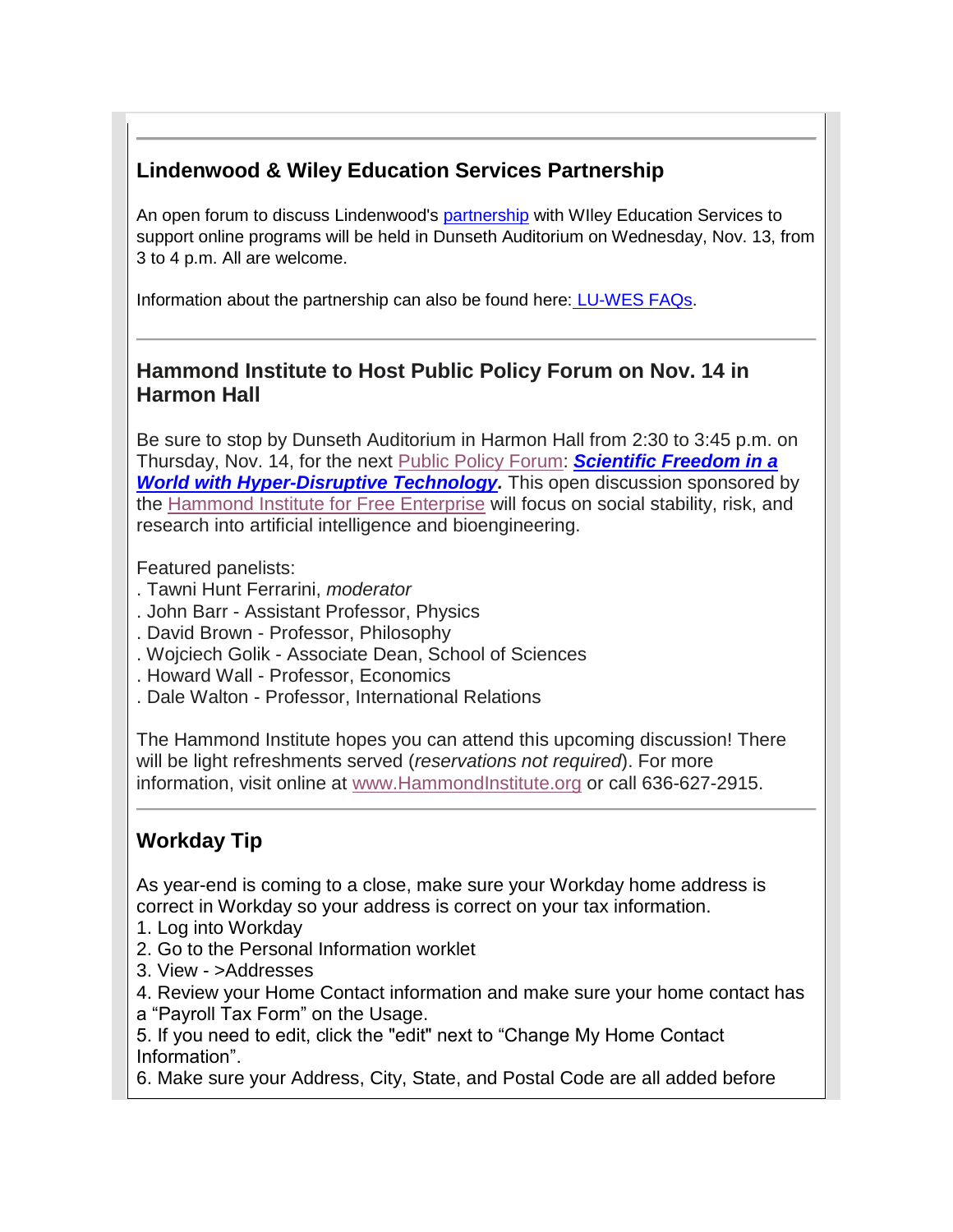clicking Submit.

Need help? [Click Here!](https://hes32-ctp.trendmicro.com/wis/clicktime/v1/query?url=https%3a%2f%2fcustapp.marketvolt.com%2flink%2fNPBNK2CWI3%3fCM%3d1419417563%26X%3d70525052&umid=d50988e5-a1cb-49e1-8ae5-849e6f413c2e&auth=bc7ac43e330fa629f0cfb11786c85e83c10d06b8-e2121225c5c3fbc4a99c9c75169d663d96ea9d53) You can also contact the HR Office at ext. 2577.

#### **Review of the Employee Guidebook in Workday**

Please log into your [Workday portal](https://hes32-ctp.trendmicro.com/wis/clicktime/v1/query?url=https%3a%2f%2fcustapp.marketvolt.com%2flink%2ftrv5ihk9EQ%3fCM%3d1419417563%26X%3d70525052&umid=d50988e5-a1cb-49e1-8ae5-849e6f413c2e&auth=bc7ac43e330fa629f0cfb11786c85e83c10d06b8-d251af95e866b881e8651103e3a38b7bb12ef493) to review and acknowledge the Employee Guidebook no later than Dec. 1, 2019. The document contains important information that pertains to all Lindenwood employees. The "task" is available in your Workday inbox for completion by the deadline.

1. After logging into Workday, go to your [Workday Inbox.](https://hes32-ctp.trendmicro.com/wis/clicktime/v1/query?url=https%3a%2f%2fcustapp.marketvolt.com%2flink%2fsD9fFT1TnH%3fCM%3d1419417563%26X%3d70525052&umid=d50988e5-a1cb-49e1-8ae5-849e6f413c2e&auth=bc7ac43e330fa629f0cfb11786c85e83c10d06b8-1bbf579dcec4bff176249717d95b5cacbc1b6135)

2. Go to the task labeled Lindenwood University Employee Guidebook. View the [guidebook.](https://hes32-ctp.trendmicro.com/wis/clicktime/v1/query?url=https%3a%2f%2fcustapp.marketvolt.com%2flink%2f6ZsiKlSrrk%3fCM%3d1419417563%26X%3d70525052&umid=d50988e5-a1cb-49e1-8ae5-849e6f413c2e&auth=bc7ac43e330fa629f0cfb11786c85e83c10d06b8-32aa11225ae3bc9da8176f1ff9e24143ab360236)

3. After reviewing the guidebook, [click the checkbox](https://hes32-ctp.trendmicro.com/wis/clicktime/v1/query?url=https%3a%2f%2fcustapp.marketvolt.com%2flink%2f6ZsiKlSrrk%3fCM%3d1419417563%26X%3d70525052&umid=d50988e5-a1cb-49e1-8ae5-849e6f413c2e&auth=bc7ac43e330fa629f0cfb11786c85e83c10d06b8-32aa11225ae3bc9da8176f1ff9e24143ab360236) to agree that you have read the guidebook.

4. [Submit the task.](https://hes32-ctp.trendmicro.com/wis/clicktime/v1/query?url=https%3a%2f%2fcustapp.marketvolt.com%2flink%2f6ZsiKlSrrk%3fCM%3d1419417563%26X%3d70525052&umid=d50988e5-a1cb-49e1-8ae5-849e6f413c2e&auth=bc7ac43e330fa629f0cfb11786c85e83c10d06b8-32aa11225ae3bc9da8176f1ff9e24143ab360236)

Thank you for your immediate attention.

#### LINDEN UNIVERSI  $T$ Y

## LEARNING ACADEMY

**Q2 Holiday Lunch- All Employees**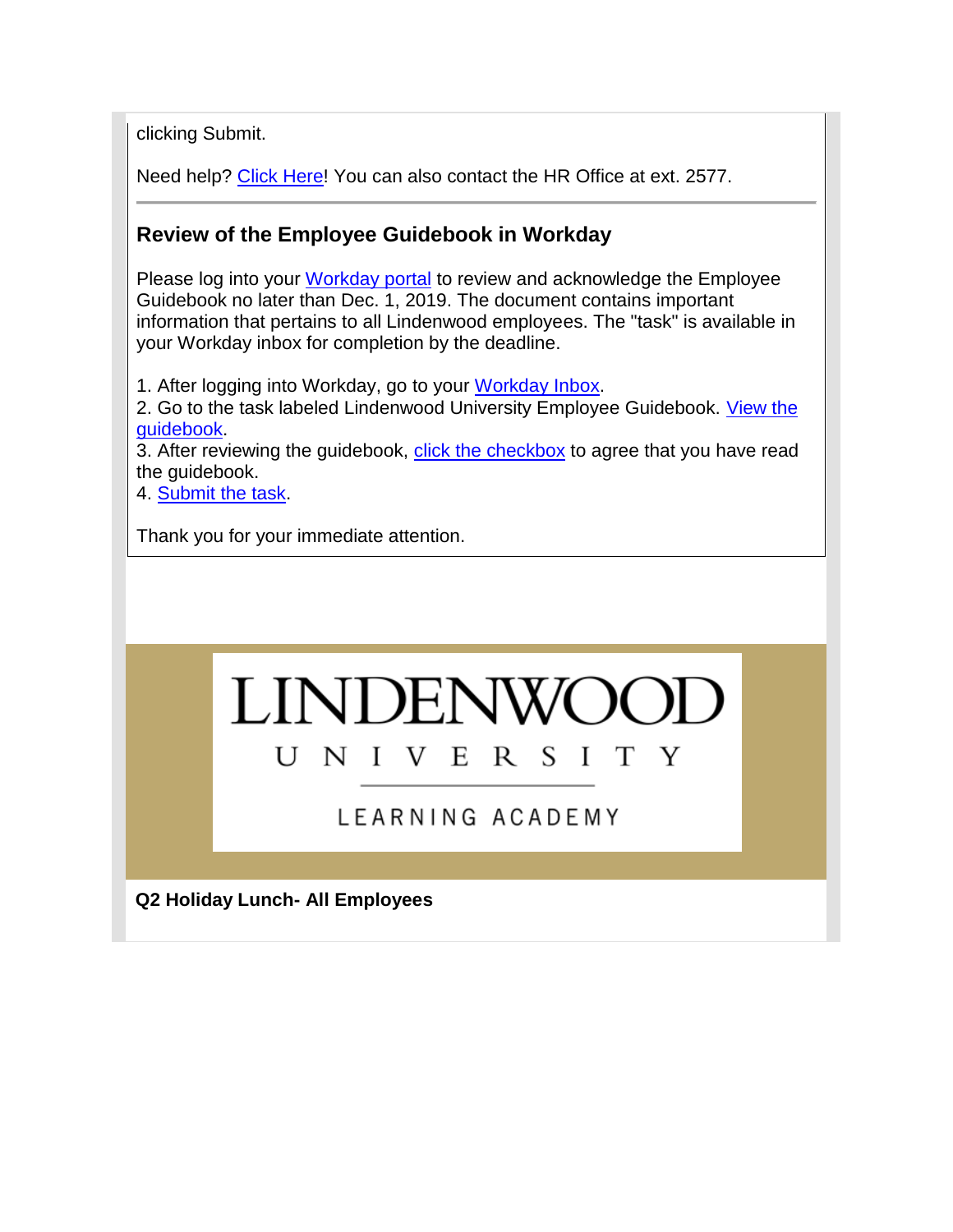Nov. 26,10:30 a.m. to 1:30 p.m., Evans Commons

Join us as we celebrate the Q2 Moments we have shared over the past year. The Cabinet will serve turkey, dressing, and all the fixings. As an added bonus, you won't want to miss Terry Whittum and TJ Rains as they perform some Thanksgiving tunes with their newly formed band.

In order to keep the line moving at a good pace, we have assigned specific times for each division to begin dining in Evans



Commons. Please note, these are only suggested times and you are welcome to attend when it is most convenient for your schedule. [Click Here](https://hes32-ctp.trendmicro.com/wis/clicktime/v1/query?url=https%3a%2f%2fcustapp.marketvolt.com%2flink%2fqBNB82TwYV%3fCM%3d1419417563%26X%3d70525052&umid=d50988e5-a1cb-49e1-8ae5-849e6f413c2e&auth=bc7ac43e330fa629f0cfb11786c85e83c10d06b8-7db92277cf4488a2c0016fccd11c8e21f17f630e) to register.

#### **Staff and Academic Administrators**

Are you interested in a dynamic, interactive team-building opportunity to help **improve communication across your entire department**? Consider inviting Employee Fellow for Leadership and Supervision Casey Finnell to deliver a DiSC Workshop for your team. This teambuilding workshop uses the DiSC behavioral style analysis to help individuals understand, appreciate, and work more effectively with people's different styles.

Casey has facilitated these workshops with groups as small as 6 and as large as 50. Between now and February, Casey will hold workshops for the following groups:

Academic Services Student Life & Leadership Study Abroad Career Services Admissions Advancement & Communications Library Services Residential Life

Contact [Casey](mailto:CFinnell@lindenwood.edu) for information on holding a workshop for your team.

**Improving an International Student's Experience Through Cultural Diversity**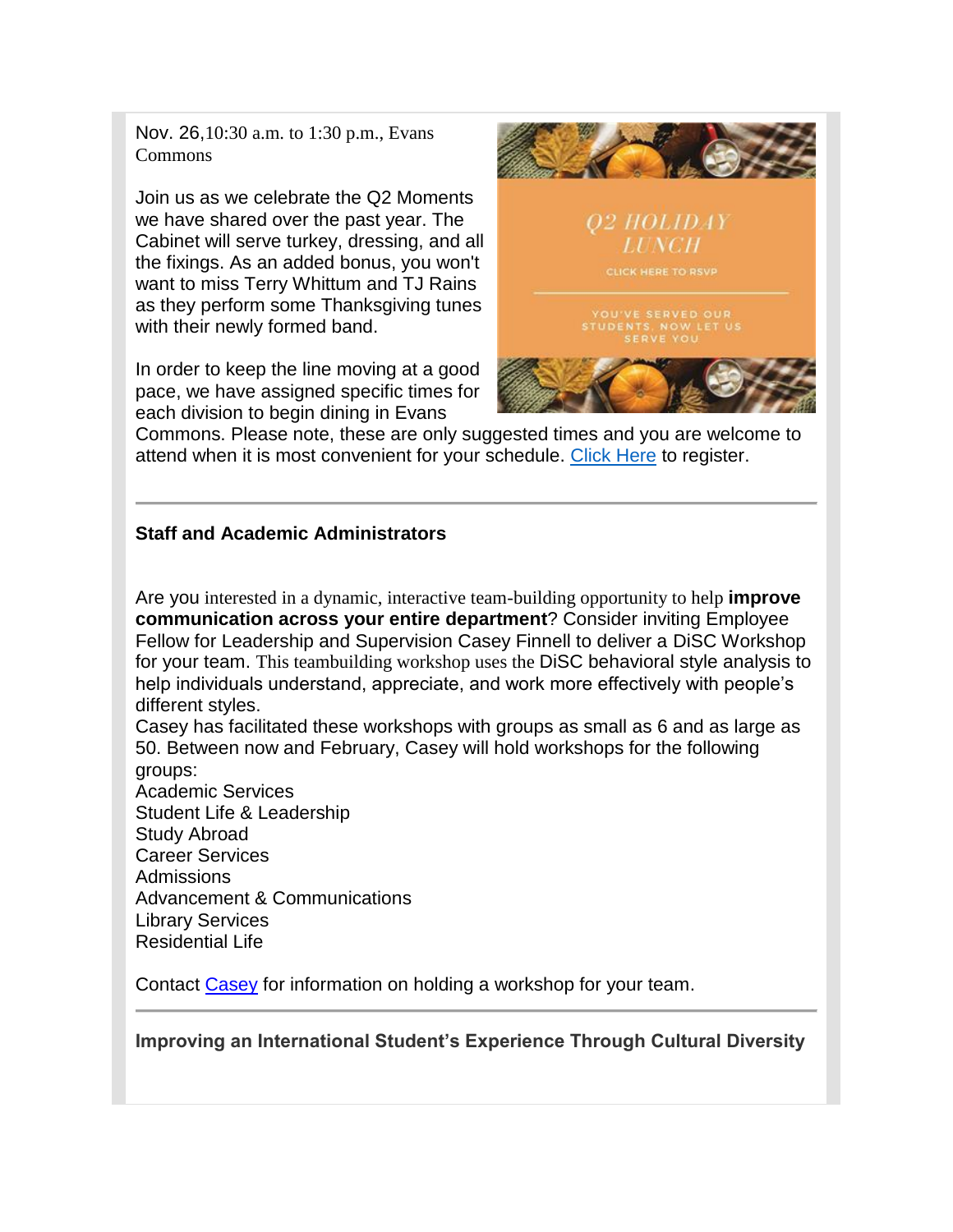Nov. 14, 3:30 to 4:30 p.m., LARC Theatre

During this interactive workshop, Amanda Schaller will discuss barriers international students face in and outside the classroom in relation to cultural acceptance. In addition, this workshop will address how being more culturally aware could positively impact a student's overall experience in college, thus resulting in increased retention and graduation rates. [Click Here](https://hes32-ctp.trendmicro.com/wis/clicktime/v1/query?url=https%3a%2f%2fcustapp.marketvolt.com%2flink%2fMr6YvFuoTh%3fCM%3d1419417563%26X%3d70525052&umid=d50988e5-a1cb-49e1-8ae5-849e6f413c2e&auth=bc7ac43e330fa629f0cfb11786c85e83c10d06b8-dc923fcde08925e3fdd9aebf40c53935aa3a1ffa) to register.

#### **Service Learning Assessment Practices**

Nov. 18, 3 to 4:30 p.m., LARC (Room 009) Professor Julie Turner will hold this session about how service learning works best when it complements and enhances your course objectives. Gain insight on the effective use of rubrics, designing "best practice" assignments for students, creating partner evaluations, overall quantitative and qualitative measures, and ensuring and providing evidence toward meeting SLOs and ILOs. [Click Here](https://hes32-ctp.trendmicro.com/wis/clicktime/v1/query?url=https%3a%2f%2fcustapp.marketvolt.com%2flink%2fldyKIqRRuf%3fCM%3d1419417563%26X%3d70525052&umid=d50988e5-a1cb-49e1-8ae5-849e6f413c2e&auth=bc7ac43e330fa629f0cfb11786c85e83c10d06b8-f14793fe6cc7d2cceb3affb60134b39dd42366a5) to register.

#### **Tutor.com**

For a faculty orientation to Tutor.com and how to incorporate tutoring into your courses, [click here!](https://hes32-ctp.trendmicro.com/wis/clicktime/v1/query?url=https%3a%2f%2fcustapp.marketvolt.com%2flink%2flLfuwpZEEl%3fCM%3d1419417563%26X%3d70525052&umid=d50988e5-a1cb-49e1-8ae5-849e6f413c2e&auth=bc7ac43e330fa629f0cfb11786c85e83c10d06b8-79611cae1105c83d3e13c911c05cc594a748b011)

For questions, contact [Ryan Yarber.](mailto:RYarber@lindenwood.edu)

#### **Belleville News**



LEARNING ACADEMY

Q2 Holiday Lunch-All Employees!

Nov. 27, from 11 a.m. to 1 p.m., Alan J. Dixon Overflow

Come and celebrate the Q2 Moments we have shared over the past year and enjoy a holiday lunch of turkey, dressing, and all the fixings.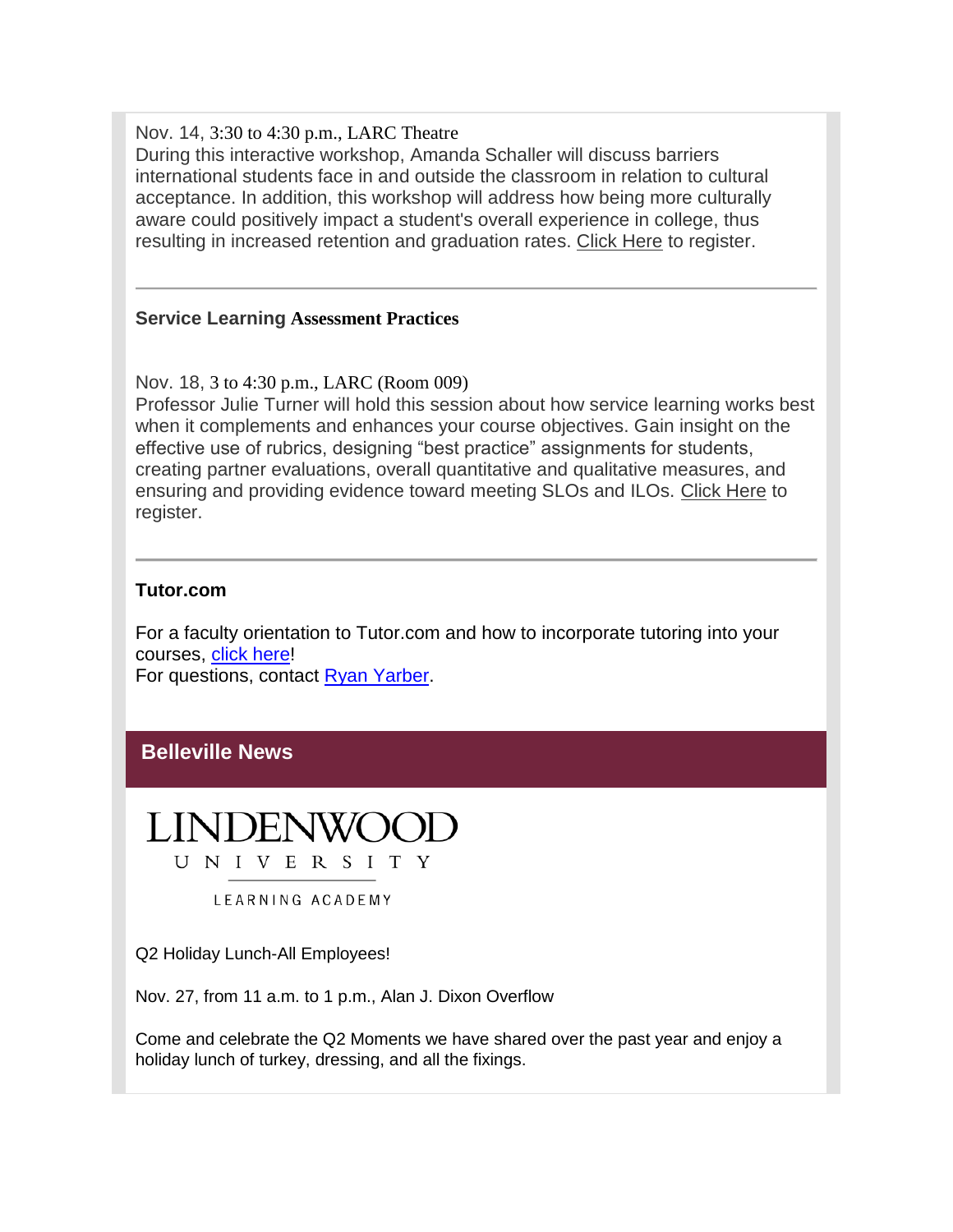

This week's Q2 moment celebrates Whitley Huxhold from the School of Health Sciences. The LindenWell team had the following to say about Whitley:

There are MANY Q2 moments that I have witnessed Whitley doing. She will constantly go above and beyond to help individuals out. For example, on Wednesday Sept. 25, she did 130 push-ups while working with different people on campus to help them get their push-ups in. A lot of time, she doesn't have to do it, but she does it because she genuinely cares for others! She is great at keeping people motivated and always brings a positive, go-getter attitude with her!

Whitley, thank you for the positivity and connectivity that you spread through campus. Because of you, we are a kinder (and more physically fit) university.

-The Q2 Team

Submit your own Q2 Moment [here!](https://hes32-ctp.trendmicro.com/wis/clicktime/v1/query?url=https%3a%2f%2fcustapp.marketvolt.com%2flink%2fIIdvMpn1x4%3fCM%3d1419417563%26X%3d70525052&umid=d50988e5-a1cb-49e1-8ae5-849e6f413c2e&auth=bc7ac43e330fa629f0cfb11786c85e83c10d06b8-668c68b0625555dfa18ea7fad6fa78f358d9de36)

#### **Excused Absences**

#### **Excused Absences: ESC10000 Physical Geology Field Trip - Nov. 13**

Please excuse the following students from their classes on Wednesday, Nov. 13. Students will be attending a required geology field trip for their Physical geology class. The field trip runs from 8 a.m. to 5 p.m. Students have been advised to inform their instructors in order to plan for the work they will miss. If you have questions, please contact the instructor [Dr. Ana Londono.](mailto:alondono@lindenwood.edu)

Beinlich, Elizabeth Bell, Zane D. Brunton, Ethan Cooper, Caleb **Dearduff, Justin Gajic, Gedeon** Holstein, Elaina Nicole Kirkpatrick, Taylor Lane, Victoria M.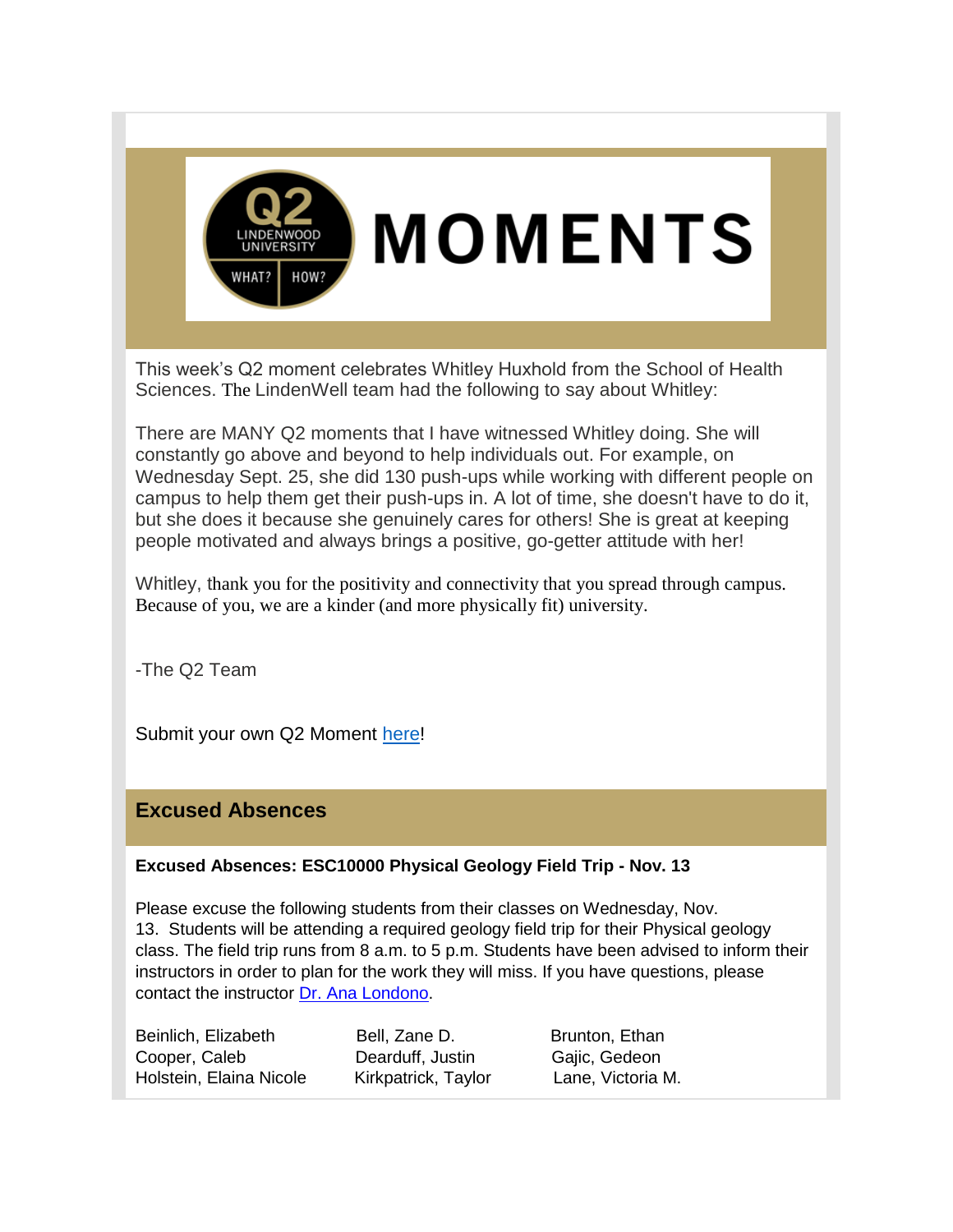Simmons, Jesse Simms, Jessica Teague, Casey Whitney, Connor **Martinez, Renata** Miller, Brendan

Medlock, Joseph Miller, Tate Robinson, Joshua J

#### **Excused Absences: Systems Field Trip - Nov. 14**

Please excuse the following students from their classes on Thursday, Nov. 14. Students will be attending a systems field trip. If you have any questions, please contact Heather [Donovan.](mailto:hdonovan@lindenwood.edu)

Christian Boswell Isabella Cicero Torron Henderson Haley Hanke Mandy Heutel Mackenzie Holtman Huter Mabrey Jalen Medley Maximilian Meyer Marygrace Niemann Benjamin Parker Alexa Pikesley James Rice Ashley Rosenfeld Jada Santoni Myrissa Sherrell **Mullish Chessica Simms** Kaitlyn Stoinski Nook Tisdale Setu Vole **Alexandria Winkler** Brendan Wishom Andrew Yanez

#### **Excused Absences: ESC10000 Physical Geology Field Trip - Nov. 15**

Please excuse the following students from their classes on Friday, Nov. 15. Students will be attending a required geology field trip for their Physical geology class. The field trip runs from 8 a.m. to 5 p.m. Students have been advised to inform their instructors in order to plan for the work they will miss. If you have questions, please contact the instructor [Dr.](mailto:alondono@lindenwood.edu)  [Ana Londono.](mailto:alondono@lindenwood.edu)

Anue, Happiness Batbayar, Enerel Boudet Nieto, Pablo Garcia Garcia, Jordi Le Quemener, Erwan Miller, Brendan Paz Mejia, Ariel Jaffet Rapp, Drake Rujawitz, Joseph Bailey, Hunter **Boykin, Jahkira** Cernicek, Mike Decker, Katelynn Elahcene, Driss Gaddini, Regan Hamilton, Robby Havens, Abbey M. Heaney, Thomas Hellenschmidt, Peter Hurt, Valerie Hurt, Valerie Lowenthal, Trey Niko, Malana Sawyer, Anna Schwob, Brian Vega Aranibar, Santiago Vogel, Samantha Wagner, Jesse Whelan, Adrianna

#### **Thanksgiving Break Hours**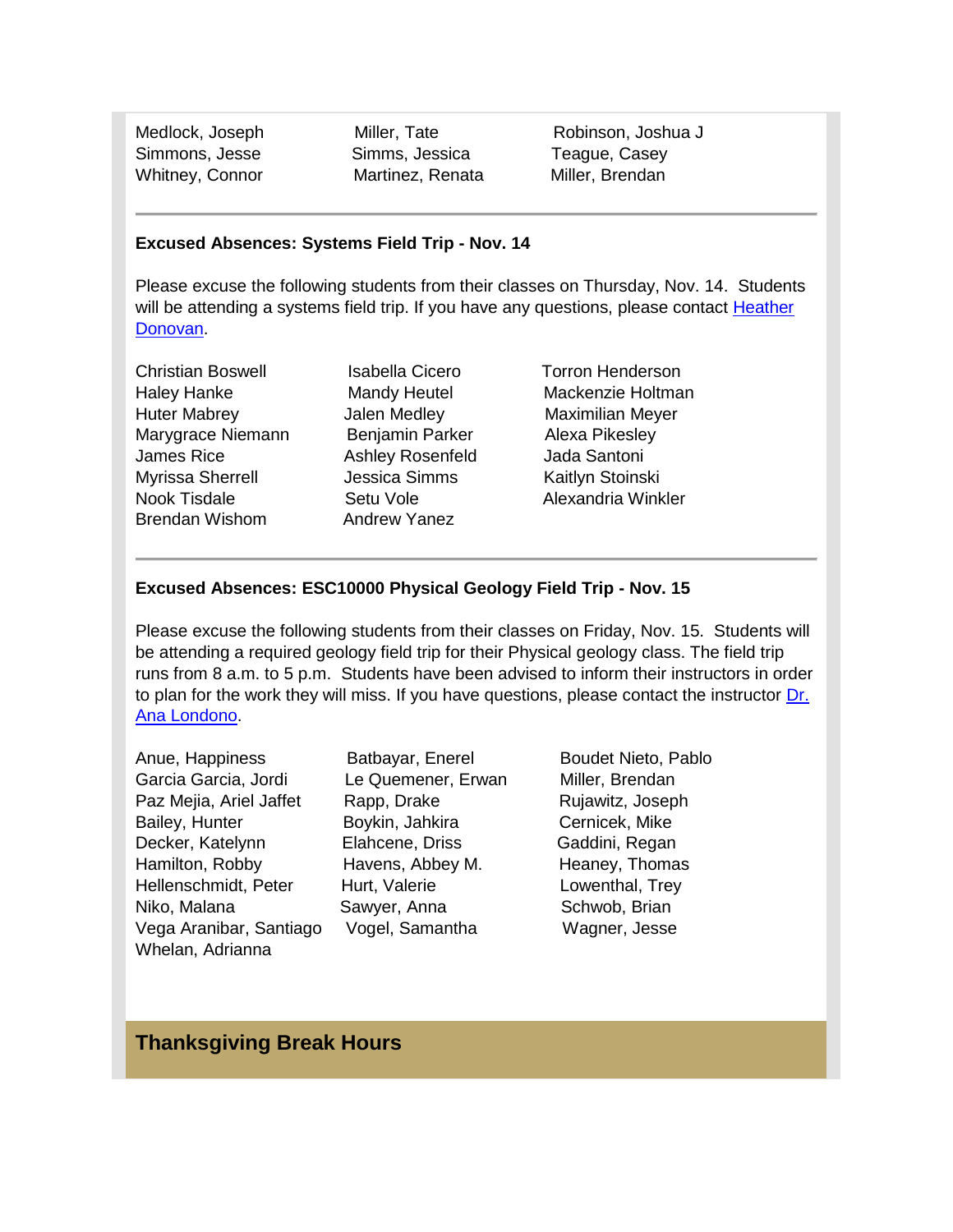#### **Library Services Hours**

Wednesday, Nov. 27 7:30 a.m. - 5 p.m. Thursday, Nov. 28 Closed Friday, Nov. 29 Closed Saturday, Nov. 30 9:30 a.m. - 6 p.m. Sunday, Dec. 1 2 p.m. - 2 a.m. \*Extended End-of-Semester hours begin

#### **Volunteer Opportunities and Sign-ups**

• Nov. 25 - [Winterfest](https://hes32-ctp.trendmicro.com/wis/clicktime/v1/query?url=https%3a%2f%2fcustapp.marketvolt.com%2flink%2fNg5qzyIUFE%3fCM%3d1419417563%26X%3d70525052&umid=d50988e5-a1cb-49e1-8ae5-849e6f413c2e&auth=bc7ac43e330fa629f0cfb11786c85e83c10d06b8-fa4b951340b0dcd9be238aea579501a8be591f9d) decorating, 12-4 p.m., [Sign up](https://hes32-ctp.trendmicro.com/wis/clicktime/v1/query?url=https%3a%2f%2fcustapp.marketvolt.com%2flink%2fkee753fwbB%3fCM%3d1419417563%26X%3d70525052&umid=d50988e5-a1cb-49e1-8ae5-849e6f413c2e&auth=bc7ac43e330fa629f0cfb11786c85e83c10d06b8-33135e604cf47e62093f7abf197ea7f43ac5f4c0) and get a Winterfest shirt. For more information, contact [Ethan Miller](mailto:emiller1@lindenwood.edu) or [Rachael Heuermann.](mailto:rheuermann@lindenwood.edu)

#### **Upcoming Events and Deadlines**

- Nov 18 Service Learning Workshop: Service Learning Assessment Practices, 3- 4:30, LARC 0009, Pre-register
- Nov 18-20 [Global Entrepreneurship Week 2019](https://hes32-ctp.trendmicro.com/wis/clicktime/v1/query?url=https%3a%2f%2fcustapp.marketvolt.com%2flink%2fxUATdNubqD%3fCM%3d1419417563%26X%3d70525052&umid=d50988e5-a1cb-49e1-8ae5-849e6f413c2e&auth=bc7ac43e330fa629f0cfb11786c85e83c10d06b8-b867b3c3234b378a8f4bf9df5897c909e32a7bbb)
- Nov. 19 [NaNoWriMo](https://hes32-ctp.trendmicro.com/wis/clicktime/v1/query?url=https%3a%2f%2fcustapp.marketvolt.com%2flink%2fyf242zi5Nq%3fCM%3d1419417563%26X%3d70525052&umid=d50988e5-a1cb-49e1-8ae5-849e6f413c2e&auth=bc7ac43e330fa629f0cfb11786c85e83c10d06b8-c8404731cb9e437cee0f768833b390b02ae48684) Writing Session, 4-8 p.m., #333 LARC- Writing Center
- Nov. 19 *[Screenagers,](https://hes32-ctp.trendmicro.com/wis/clicktime/v1/query?url=https%3a%2f%2fcustapp.marketvolt.com%2flink%2fvhNz2f1oh6%3fCM%3d1419417563%26X%3d70525052&umid=d50988e5-a1cb-49e1-8ae5-849e6f413c2e&auth=bc7ac43e330fa629f0cfb11786c85e83c10d06b8-a7cfc17100af3848a565da7330131dcf83f24118)* LARC Theatre, 7 p.m.
- Nov. 20 Second-Generation Holocaust Survivors, LARC Theatre, 4-5 p.m. Panel of three speakers will share their experiences growing up as children of Holocaust survivors.
- Nov. 26 [NaNoWriMo](https://hes32-ctp.trendmicro.com/wis/clicktime/v1/query?url=https%3a%2f%2fcustapp.marketvolt.com%2flink%2fyf242zi5Nq%3fCM%3d1419417563%26X%3d70525052&umid=d50988e5-a1cb-49e1-8ae5-849e6f413c2e&auth=bc7ac43e330fa629f0cfb11786c85e83c10d06b8-c8404731cb9e437cee0f768833b390b02ae48684) Writing Session, 4-8 p.m., #333 LARC- Writing Center